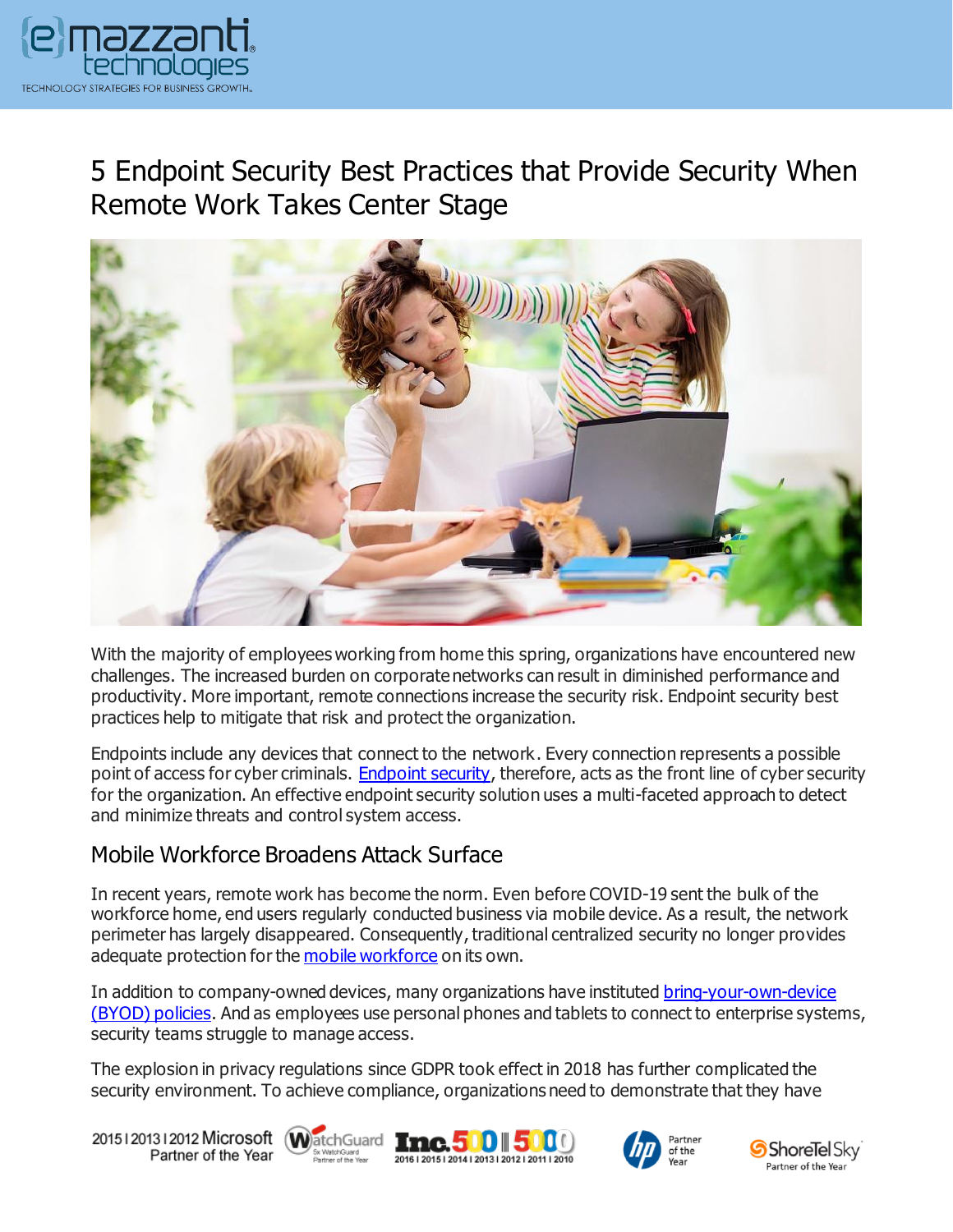secured mobile data. That can prove extremely challenging with data traveling to and from thousands of devices.

With such a wide attack surface, organizations need to employ endpoint security best practices to keep sensitive data safe. Here are a few of those best practices to consider.



#### 1. Invest in Mobile Device Management

With so many devices connecting to the network, IT departments turn to mobile device management (MDM) systems to manage device-level security. MDM determines which devices can access the network and enforces policies. It manages encryption, monitors for security and regulatory compliance and provides for remote wiping of a lost or stolen device.

For instance, with MDM, organizations can require that mobile devices meet specific security standards before being allowed network access. They can also enforce acceptable use policies determining application access and block risky activities.

# 2. Implement Application Control

With application control, organizations gain visibility into and control over the applications in use across the enterprise. They can whitelist trusted applications and/or blacklist applications that may prove a risk to the organization. This not only helps keep the system secure, but it also facilitates data discovery for purposes of regulatory compliance.

#### 3. Strengthen Access Management

Take a layered approach to access management. Start with automatically enforcin[g strong password](https://www.emazzanti.net/passwords-and-multi-factor-authentication/)  [policies.](https://www.emazzanti.net/passwords-and-multi-factor-authentication/) Then bolster defenses with multi-factor authentication (MFA). To achieve a balance between security and usability, define access based on risk.

20151201312012 Microsoft WatchGuard Tmc. 500 500 Partner of the Year